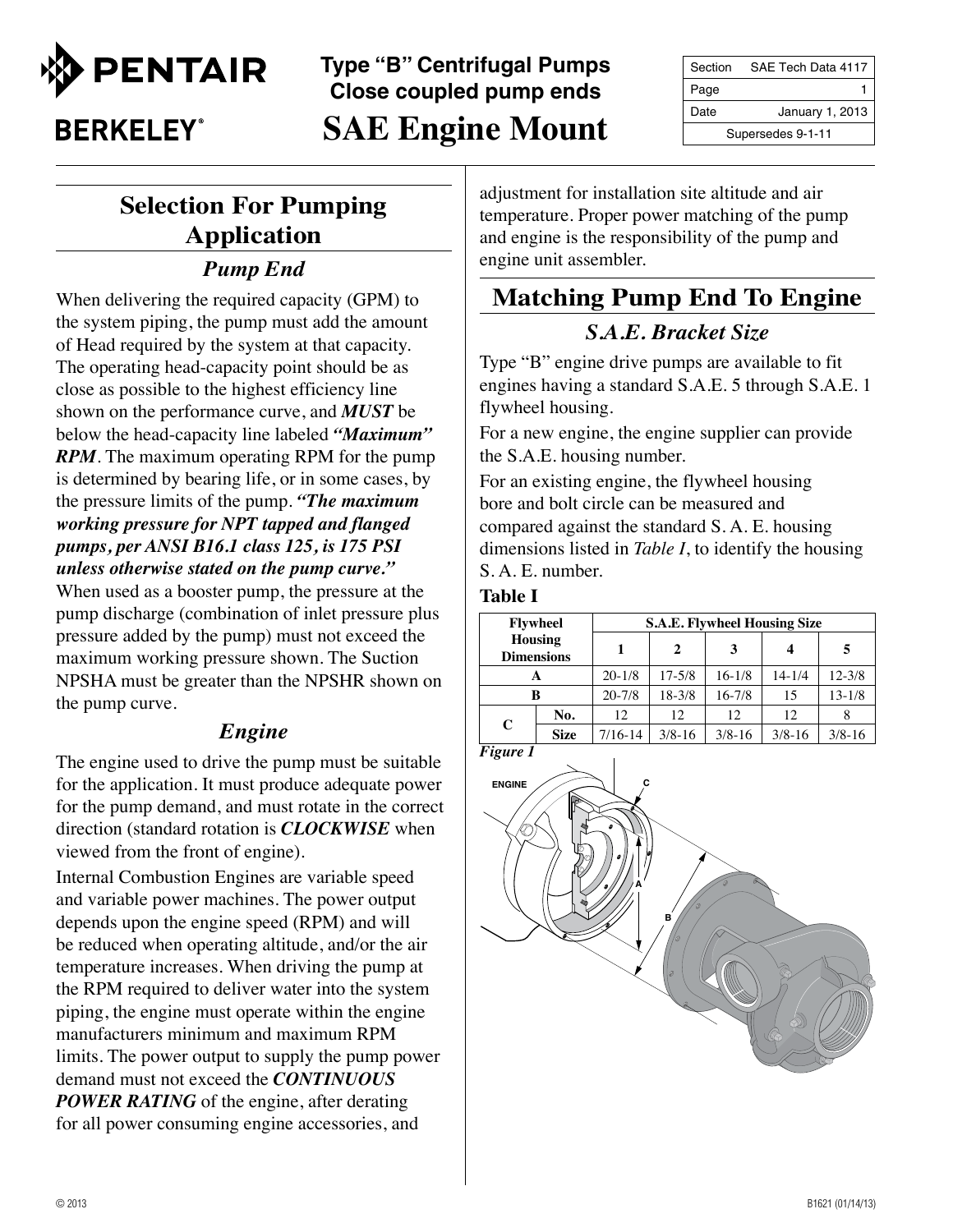

# **Type ''B'' Centrifugal Pumps Close coupled pump ends SAE Engine Mount**

| Section | SAF Tech Data 4117 |
|---------|--------------------|
| Page    |                    |
| Date    | January 1, 2013    |
|         | Supersedes 9-1-11  |

- Measure the flywheel housing bore  $(A)$ , and the bolt circle (B), as accurately as possible with a tape measure (to the nearest 1/32 inch).
- • Count the number of threaded holes in the flywheel housing (C). Test the threaded holes with a bolt, to determine the thread series. Unified National Coarse (UNC) cap screws are furnished with the pump end. If the hole threads are other than UNC, the assembler must substitute the correct bolts.
- Compare the measured dimensions  $(A)$ ,  $(B)$ , and (C) against Table I, to determine the S. A. E. number of the flywheel housing, and select the pump end to fit this housing.
- If the dimensions do not match the  $S.A.E.$ standard dimensions in table 1, then the housing is not an S. A. E. standard size. The closecoupled pump end cannot be used with the housing. A frame-mounted pump with a flexible coupling can be used.
- Record measurements on the dimension form on Page 7 in the spaces provided under Flywheel Housing Dimension.

### *Flywheel Coupling*

The flywheel coupling transmits power from the engine flywheel to the pump shaft. The maximum power that a coupling can safely handle is shown by a rating number, "R", which is listed in the coupling dimensions tables.

- 1. When selecting a flywheel coupling for a pump and engine, first determine the power rating that the pump will demand. On the pump performance curve, find the RPM and BHP values required to produce the application headcapacity point.
- 2. Divide the BHP by the RPM, then multiply the result times 100. The result will be the **demand number** for the pump.

For example, a B6JQBM *can deliver 1500 GPM at 260 feet Total Head when running at 2200 RPM. The power required by the pump will be 120 BHP. The demand number will be:*

#### *(120/2200) x 100 = 5.45*

3. Next, select a coupling that can safely transmit the power, and which will fit the flywheel dimensions. For a coupling to be suitable, it must have an "R" rating number *GREATER THAN* the pump **demand number**. In the above example, the minimum coupling "R" number would be 6.

**NOTE**: The elastomer disk design of Berkeley flywheel couplings provides smooth power flow from the engine to the pump, which minimizes torsional vibration problems.

With the broad range of engines available, a torsional mismatch can occur, which can cause excessive stress in the pump shaft and coupling.

Torsional compatibility of the engine, pump, and coupling is the responsibility of the assembler. Berkeley Pumps will supply data for the pump and coupling for use by the assembler for a torsional analysis.

**NOTE**: If the flywheel is fitted with a pilot bearing pressed into a bore at the center, remove it to avoid interference with the pump shaft.

### **Flywheels For Industrial Type Over-Center Clutches**

Figure 2 shows the hollowed-out appearance of the flywheels made for use with over-center type clutch power take-off assemblies.

These flywheels will have a recessed bore machined into the face, and a set of tapped holes, which will be used to attach the coupling to the flywheel.

Dimensions are governed by SAE standard J620d, and are listed in Tables IIA and IIB. The "Clutch Size" shown in the table is the nominal clutch facing diameter for drive ring type over-center clutches.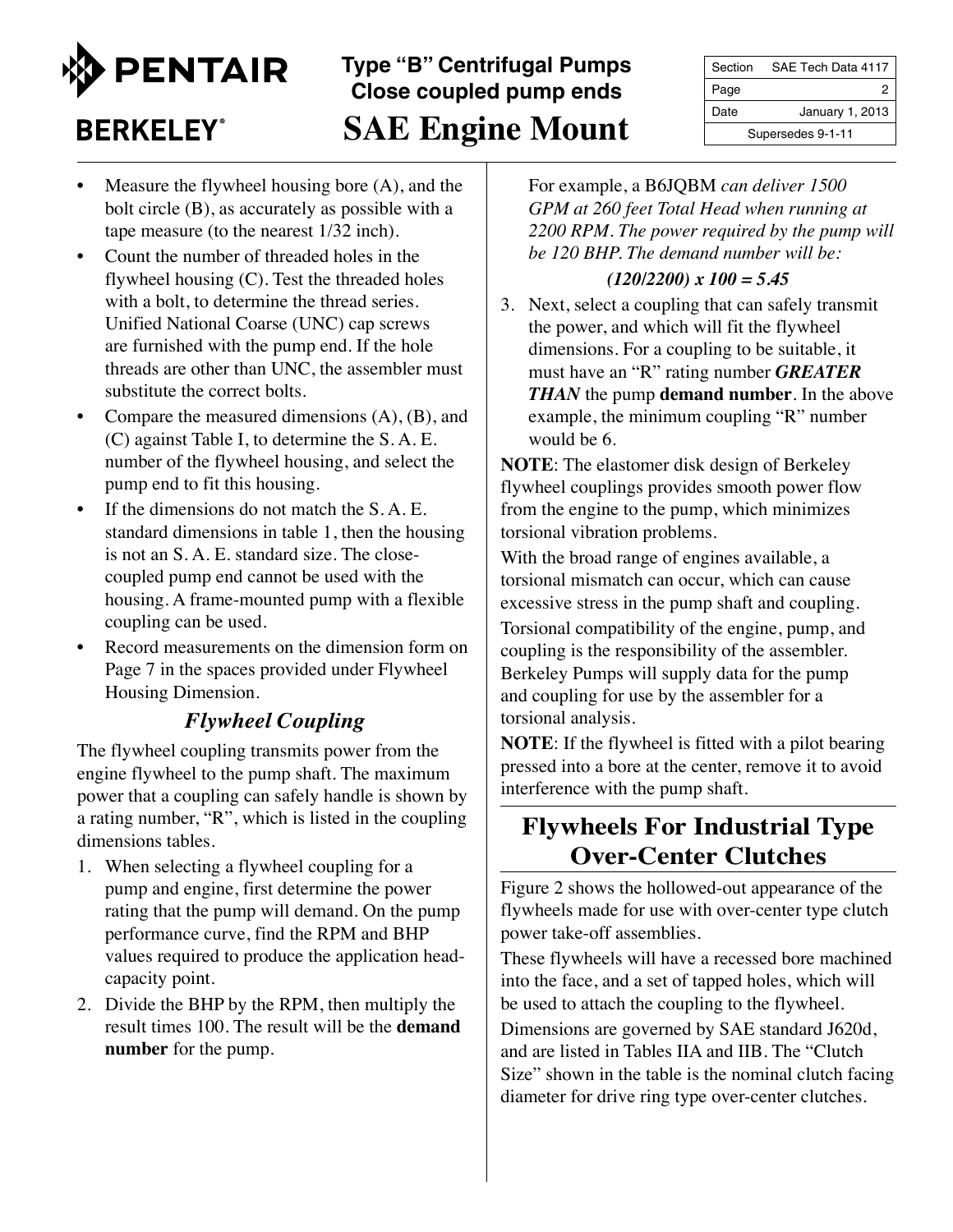

## **Type ''B'' Centrifugal Pumps Close coupled pump ends SAE Engine Mount**

| Section | SAE Tech Data 4117 |
|---------|--------------------|
| Page    |                    |
| Date    | January 1, 2013    |
|         | Supersedes 9-1-11  |
|         |                    |

For a new engine, the engine supplier can furnish the dimensions.

For an existing engine, measure the flywheel dimensions, "D" through "H", using a tape measure and a machinists combination square. Measurements to the nearest 1/32" will usually be adequate.

When dimensions match a standard flywheel coupling listed in Tables IIA or IIB, select the one that has an "R" rating number greater than the pump demand number.

• Record measurements on the dimension form on Page 6 in the spaces provided under Flywheel Dimensions.



#### *Figure 2*

**Table IIA – Wide RPM Range, Elastomer Mounted Hub**

|                              | <b>Flywheel Dimensions</b> |            |                 |           |      |      |      | <b>Flywheel Coupling</b> |               |                     |
|------------------------------|----------------------------|------------|-----------------|-----------|------|------|------|--------------------------|---------------|---------------------|
| <b>Clutch</b><br><b>Size</b> |                            | D          | E               | <b>BC</b> | F    | G    | H    |                          | Catalog       | <b>Shaft Spline</b> |
|                              | Qty.                       | Size (UNC) |                 |           |      |      |      | R                        | <b>Number</b> | <b>Diameter</b>     |
| $6-1/2"$                     | 6                          | $5/16-18$  | $8-1/2$ " OD    | 7.88      | 3.94 | 1.19 | 1.69 | 7                        | B85397        | $1 - 3/8$ " $10T$   |
| $6-1/2"$                     | 6                          | $5/16-18$  | $8-1/2$ " OD    | 7.88      | 3.94 | 1.19 | 1.69 | 7                        | B85398        | $1 - 1/2$ " $10T$   |
| $7 - 1/2$ "                  | 8                          | $5/16-18$  | $9-1/2$ " OD    | 8.75      | 3.69 | 1.19 | 1.69 | 7                        | B85399        | $1 - 3/8$ " $10T$   |
| $7 - 1/2$ "                  | 8                          | $5/16-18$  | $9-1/2$ " OD    | 8.75      | 3.69 | 1.19 | 1.69 | 7                        | B85400        | $1 - 1/2$ " 10T     |
| 8"                           | 6                          | $3/8 - 16$ | $10-3/8$ " OD   | 9.62      | 4.81 | 2.44 | 2.94 | 7                        | B85401        | $1 - 3/8$ " 10T     |
| 8"                           | 6                          | $3/8 - 16$ | $10-3/8$ " OD   | 9.62      | 4.81 | 2.44 | 2.94 | 7                        | B85402        | $1 - 1/2$ " $10T$   |
| 10"                          | 8                          | $3/8 - 16$ | $12 - 3/8$ " OD | 11.62     | 4.47 | 2.13 | 2.75 | $\mathcal{I}$            | B85403        | $1 - 3/8$ " $10T$   |
| 10"                          | 8                          | $3/8 - 16$ | $12 - 3/8$ " OD | 11.62     | 4.47 | 2.13 | 2.75 | 7                        | B85404        | $1 - 1/2$ " $10T$   |
| $11 - 1/2$ "                 | 8                          | $3/8 - 16$ | $13 - 7/8$ " OD | 13.12     | 5.06 | 1.56 | 2.69 | 7                        | B85405        | $1 - 3/8$ " 10T     |
| $11 - 1/2$ "                 | 8                          | $3/8 - 16$ | $13 - 7/8$ " OD | 13.12     | 5.06 | 1.56 | 2.69 | 7                        | B85406        | $1 - 1/2$ " 10T     |

#### **Table IIB – Heavy Duty, Elastomer Mounted Hub**

|                              | <b>Flywheel Dimensions</b> |            |                         |         |      |      |             | <b>Flywheel Coupling</b> |               |                     |
|------------------------------|----------------------------|------------|-------------------------|---------|------|------|-------------|--------------------------|---------------|---------------------|
| <b>Clutch</b><br><b>Size</b> |                            | D          |                         | BC<br>F |      | G    | $\mathbf H$ | R                        | Catalog       | <b>Shaft Spline</b> |
|                              | Qty.                       | Size (UNC) | Е                       |         |      |      |             |                          | <b>Number</b> | <b>Diameter</b>     |
| 10"                          | 8                          | $3/8 - 16$ | $12 - 3/8$ " OD         | 11.62   | 4.47 | 2.13 | 2.75        | 9                        | B85407        | $1 - 3/8$ " 10T     |
| 10"                          | 8                          | $3/8 - 16$ | $12 - \frac{3}{8}$ " OD | 11.62   | 4.47 | 2.13 | 2.75        | 9                        | <b>B85408</b> | $1 - 1/2$ " $10T$   |
| $11 - 1/2"$                  | 8                          | $3/8 - 16$ | $13-7/8$ " OD           | 13.12   | 5.06 | 1.56 | 2.69        | 9                        | B85409        | $1 - 3/8$ " 10T     |
| $11 - 1/2"$                  | 8                          | $3/8 - 16$ | $13 - 7/8$ " OD         | 13.12   | 5.06 | 1.56 | 2.69        | 9                        | B85410        | $1 - 1/2$ " $10T$   |
| $11 - 1/2"$                  | 8                          | $3/8 - 16$ | $13 - 7/8$ " OD         | 13.12   | 5.06 | 1.56 | 2.69        | 16                       | M15654        | 2"10T               |
| $11 - 1/2"$                  | 8                          | $3/8 - 16$ | $13 - 7/8$ " OD         | 13.12   | 5.06 | 1.56 | 2.69        | 19                       | M15655        | 2"10T               |
| 14"                          | 8                          | $1/2 - 13$ | $18-3/8"$ OD            | 17.25   | 6.63 | 1.00 | 2.13        | 9                        | B85411        | $1 - 1/2$ " $10T$   |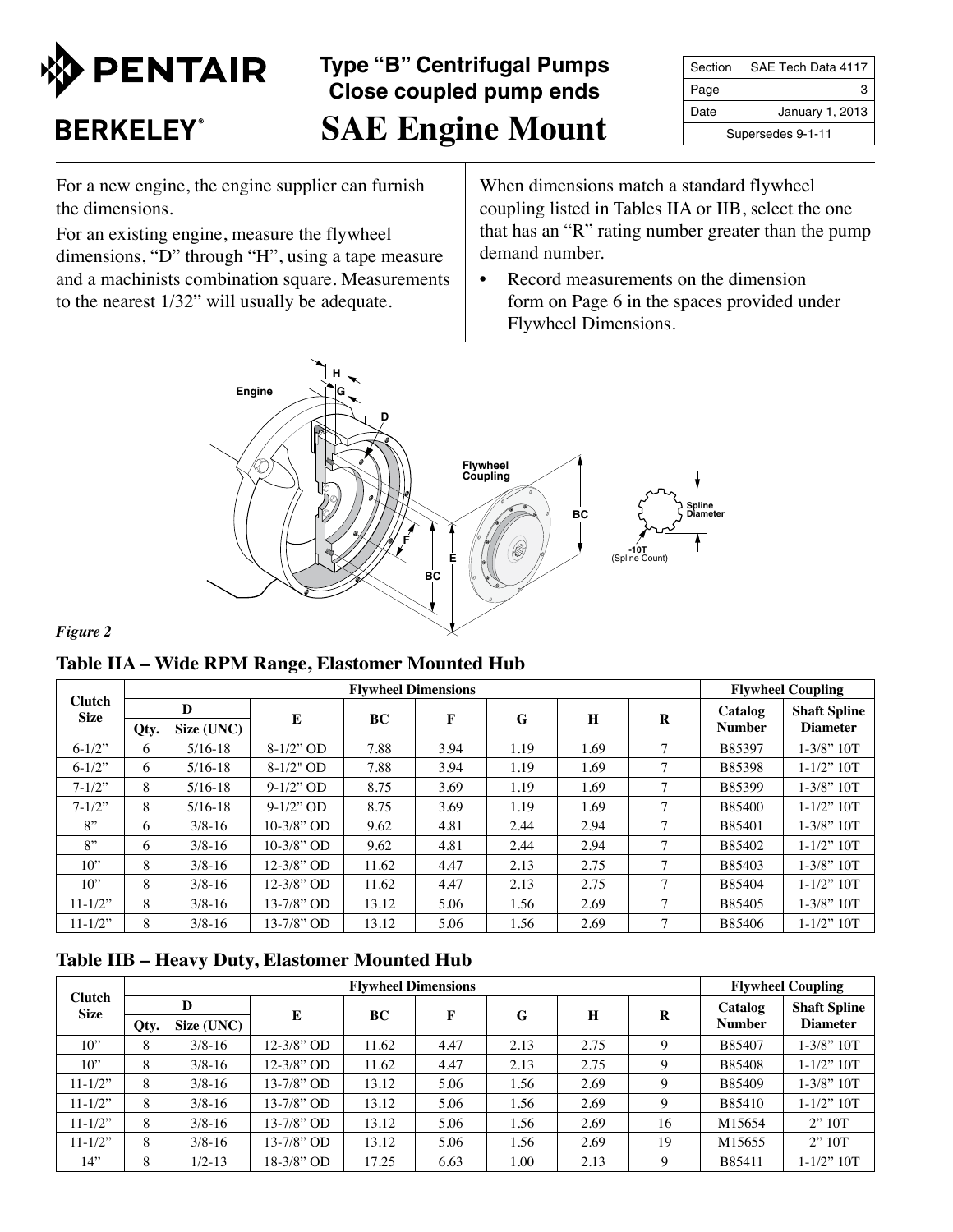

# **Type ''B'' Centrifugal Pumps Close coupled pump ends SAE Engine Mount**



When the measured dimensions match with one of the standard listed couplings, specify the CATALOG NUMBER for the coupling. Note the shaft spline diameter to verify a match with the pump shaft shown in the price list.

Record measurements on the dimension form on Page 7 in the spaces provided under Flywheel Dimensions.

### **Other Flywheels**

Some engines are fitted with flywheels especially machined for coupling to other kinds of machinery (electrical generators, torque converters, etc.), and require nonstandard flywheel couplings. If the measured flywheel dimensions do not correspond to dimensions listed in Tables IIa or IIb, write the measured dimensions into the Dimension Form provided on page 7, and send it to Berkeley for quotation of special flywheel coupling.

### **Pump To Engine Assembly**

### *Preparation For Assembly Of Pump On Engine*

- Clean face and register fit of flywheel housing and flywheel as necessary to remove all grease, dirt, or rust (and all traces of rust preventative) which would interfere with installation of pump and/or prevent correct alignment. If flywheel is fitted with a pilot bearing for a transmission shaft, remove and discard. The pilot bearing is not required for installation of the pump end, and could interfere with the pump shaft.
- Examine shaft spline closely. Use a file, if necessary, to remove any burrs that would prevent coupling from sliding freely onto the shaft.
- Lubricate pump shaft spline sparingly with light grease.
- Slide the coupling onto shaft until it is stopped against the shaft.
- Measure the distance from the engine side of flywheel coupling adapter ring to the mounting face of the pump bracket. Refer to Figure 3 below, **Dimension "A".**
- Next, measure depth from face of flywheel housing on engine, to face on flywheel against which coupling will be bolted. Refer to Figure 3 below, **Dimension "B"**.

**NOTE**: When the coupling is correctly assembled, the hub will not bottom out on the shaft splines. If it should bottom out, reverse the coupling on the shaft as shown to gain clearance.



*Figure 3*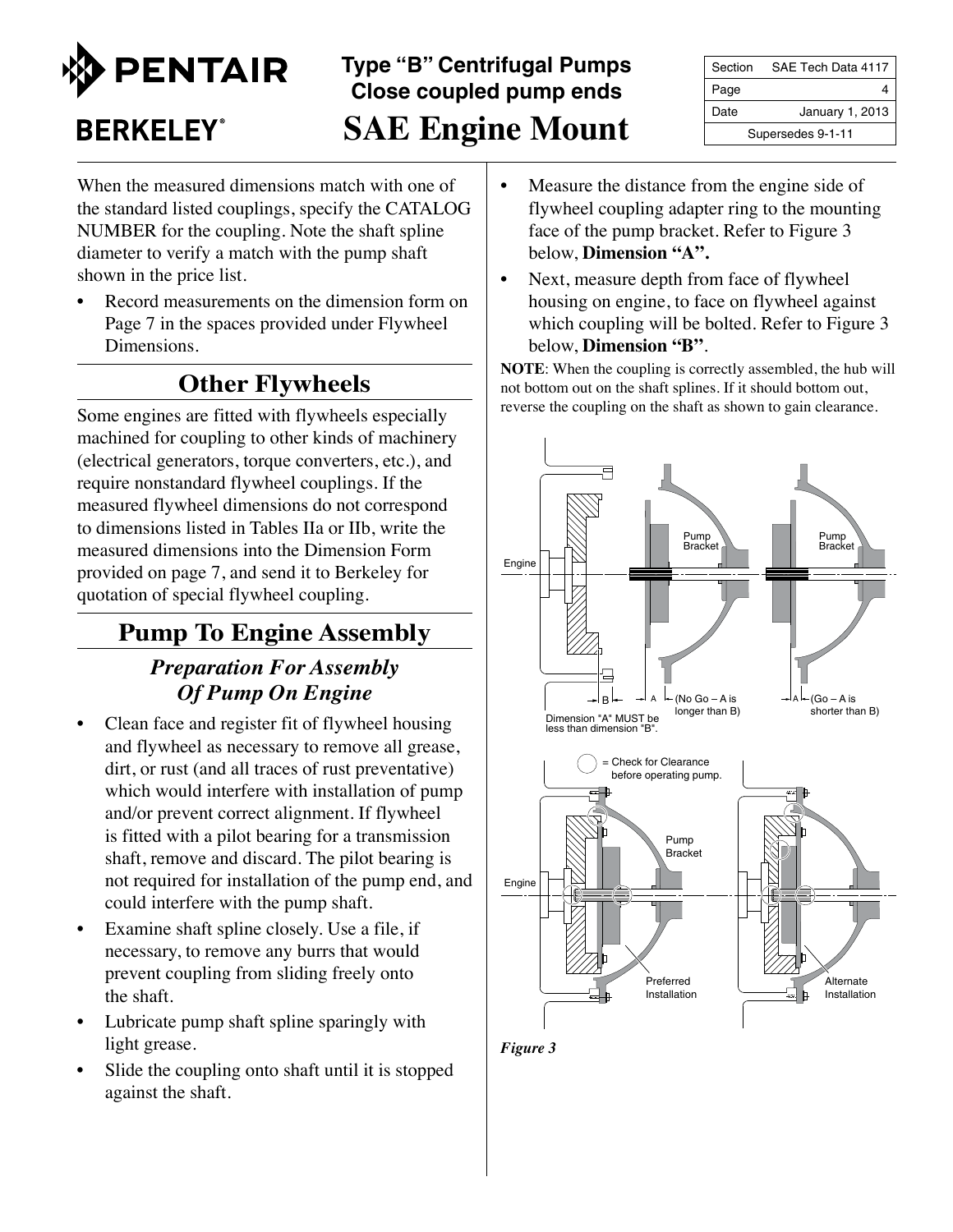

## **Type ''B'' Centrifugal Pumps Close coupled pump ends SAE Engine Mount**

| Section | SAE Tech Data 4117 |
|---------|--------------------|
| Page    | 5                  |
| Date    | January 1, 2013    |
|         | Supersedes 9-1-11  |

Pump measurement must be less than engine measurement or axial interference will result in thrust force on engine crank shaft bearings. Simply stated, **Dimension "A" must be less than Dimension "B"**.

### **Installation Of Coupling On Flywheel**

### *Flywheel Coupling Over-Center Type:*

These couplings are aligned concentrically with the flywheel by register fit on the flywheel.

Fit the coupling into the flywheel. Align the bolt holes and engage coupling with register fit on flywheel. Tap coupling with a soft heavy hammer, if necessary, to be sure that it is seated flat against flywheel. Secure coupling tightly to flywheel with cap-screws and lock washer.

## **Installation Of Pump On Engine**

- Lift pump with suitable lifting apparatus and align pump shaft with coupling. End of pump shaft has a pilot diameter which permits easy engagement of pump shaft into coupling.
- Reach into pump suction opening and rotate impeller slightly until the splines on the shaft will engage the coupling. Verify that there is no gap between bracket and flywheel housing faces. Rotate pump as necessary to align bracket holes with engine. Install cap screws and bolt pump end securely to engine.

**NOTE: If any interference, or incompatibility of parts is detected during installation, DO NOT proceed with assembly. Direct the problem to your nearest Berkeley Professional Dealer.**

## **Specifying The Pump End**

When a pump model with required performance has been selected, refer to the price list and locate a catalog number for that pump end. Make sure the bracket size matches the engine S. A. E. housing size.

Choose a flywheel coupling to fit the flywheel dimensions. If more than one coupling is offered for the flywheel, choose the one having an "R" number greater than the demand number for the pump.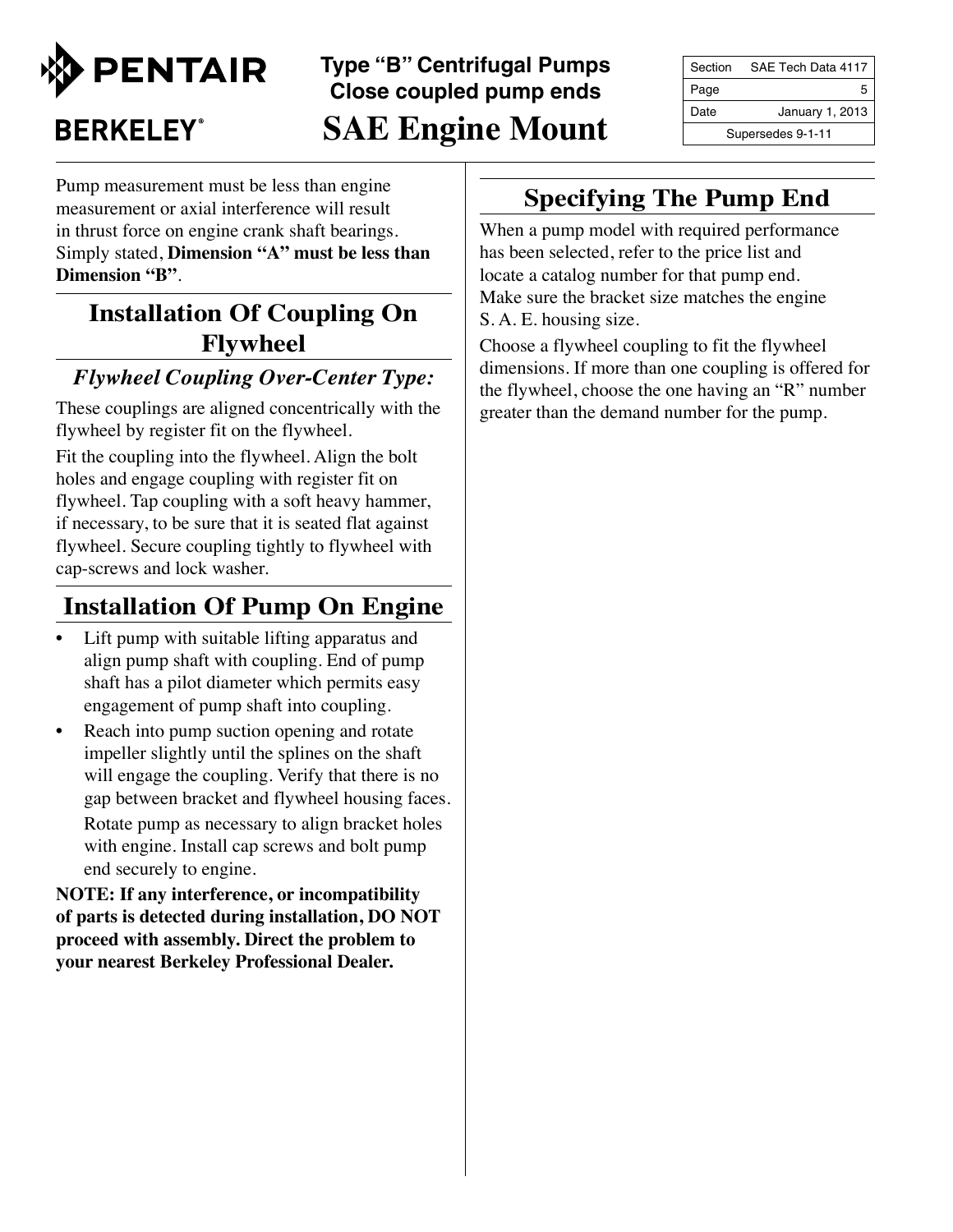

**Type ''B'' Centrifugal Pumps Close coupled pump ends SAE Engine Mount**

Section SAE Tech Data 4117 Page 6 Date **January 1, 2013** Supersedes 9-1-11

### **Dimensions Form**

| <b>Measured Dimensions For:</b>                                                                                 |
|-----------------------------------------------------------------------------------------------------------------|
| Order Number<br>Job name                                                                                        |
| <b>Engine Manufacturer</b><br>Model                                                                             |
| HP Req'd<br><b>RPM</b><br>For Pump Model<br>At                                                                  |
| Flywheel Housing Dimensions (From page 5)                                                                       |
| Hole " $C$ "= Qty:<br>$"A" =$<br>$"B"=$<br>Size:<br>In.<br>In.                                                  |
| From Table I, Page 5, SAE Housing Size is:                                                                      |
| Hole " $\mathbb{C}^{\prime\prime}$   Qty:<br>$Dim. "BC" =$<br>Flywheel Dimensions (From page 7)<br>Size:<br>In. |
| In. $"F" =$<br>$"E" =$<br>In. $\mathbf{G}$ "=<br>$"H" =$<br>In.<br>In.                                          |
| If all even except one, center to center of odd hole is<br>In.                                                  |
| " $F1$ "=<br>" $F2" =$<br>$\ln$ .<br>In.<br>For Fig. 4 symetrically grouped set of holes:                       |
| "Standard" Flywheel Coupling from Table IIA or IIB: (From page 3 or 4)                                          |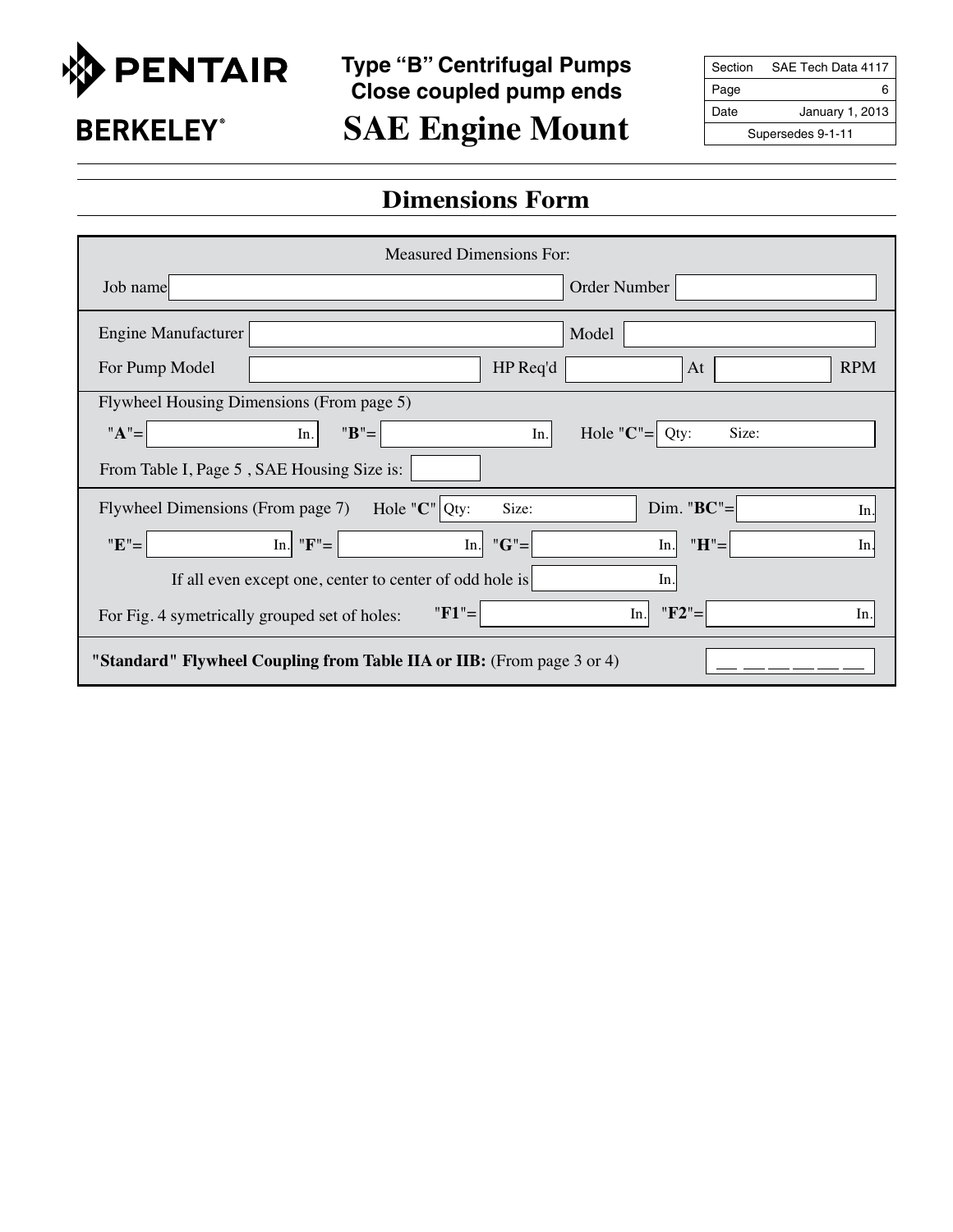

**Type ''B'' Centrifugal Pumps Close coupled pump ends SAE Engine Mount**

| Section           | SAE Tech Data 4117 |  |  |
|-------------------|--------------------|--|--|
| Page              |                    |  |  |
| Date              | January 1, 2013    |  |  |
| Supersedes 9-1-11 |                    |  |  |